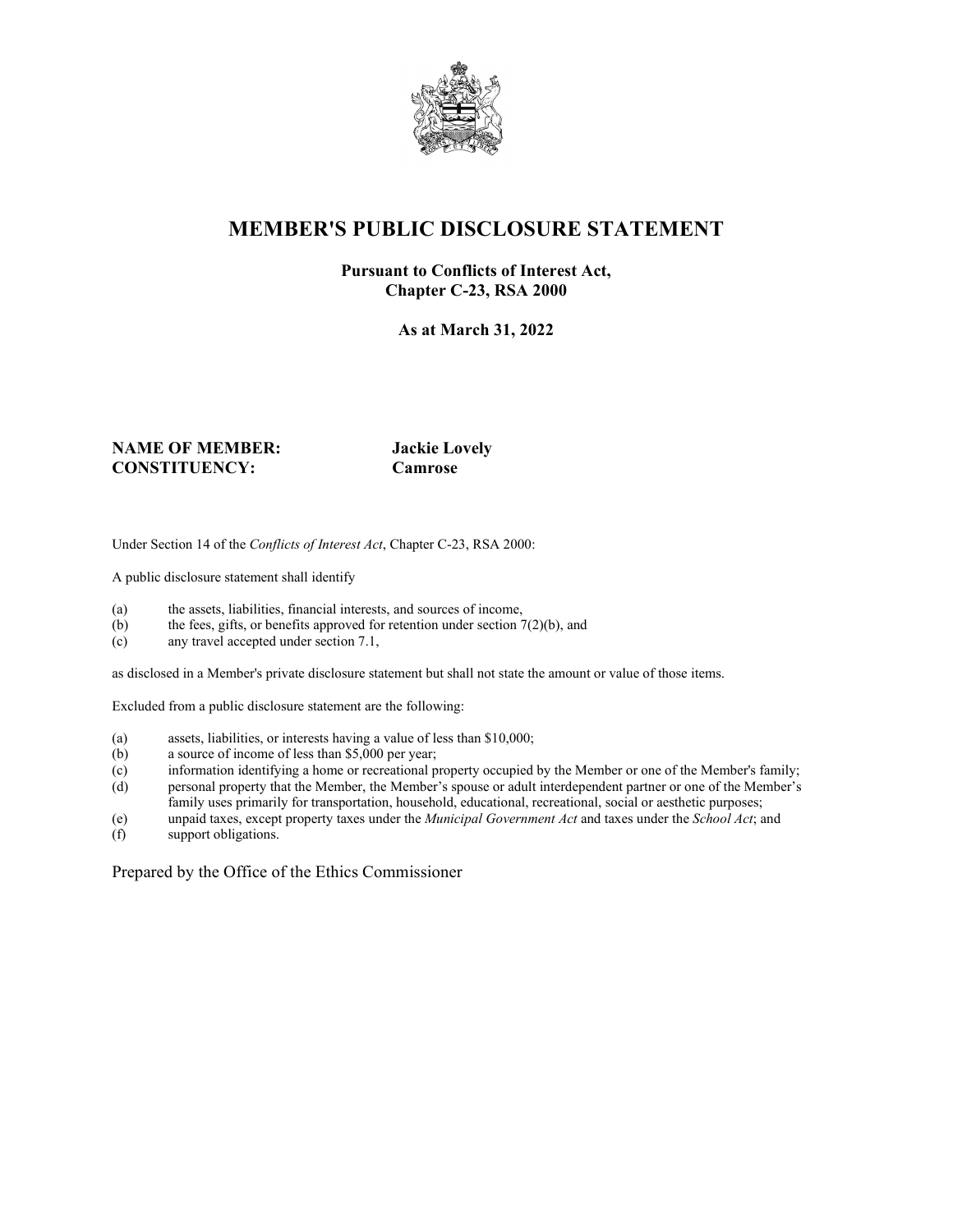## **PUBLIC DISCLOSURE STATEMENT FOR JACKIE LOVELY**

### **FORM 1: MEMBER (Jackie Lovely**

| <b>INCOME</b>                                                                                   |                                                                                                                                                                                                                                                                                                                                                                                                                                                                                                                                                  |
|-------------------------------------------------------------------------------------------------|--------------------------------------------------------------------------------------------------------------------------------------------------------------------------------------------------------------------------------------------------------------------------------------------------------------------------------------------------------------------------------------------------------------------------------------------------------------------------------------------------------------------------------------------------|
| <b>Source</b>                                                                                   | <b>Nature of Income</b>                                                                                                                                                                                                                                                                                                                                                                                                                                                                                                                          |
| <b>Province of Alberta</b>                                                                      | MLA Indemnity                                                                                                                                                                                                                                                                                                                                                                                                                                                                                                                                    |
| <b>Collins Property</b>                                                                         | Salary                                                                                                                                                                                                                                                                                                                                                                                                                                                                                                                                           |
| <b>ASSETS</b>                                                                                   |                                                                                                                                                                                                                                                                                                                                                                                                                                                                                                                                                  |
| <b>Real Property</b>                                                                            | Primary Residence<br><b>Secondary Residence</b>                                                                                                                                                                                                                                                                                                                                                                                                                                                                                                  |
| <b>Bank, Trust Company or Other Financial</b><br><b>Institution</b>                             | n/a                                                                                                                                                                                                                                                                                                                                                                                                                                                                                                                                              |
| <b>Publicly Traded Securities (stocks and bonds)</b><br>and Registered Retirement Savings Plans | Brookfield PPTY, Brookfield RGS Cominar S10<br>and S11, CWB-S2NVCC, Enbridge C28, Gibson,<br>Intact, Manulife, Open Text, Interpipeline,<br>Rogers, Superior, RBC-1 NVCC, , Algonquin<br>Power & Utilities, Bank of Nova Scotia, TD<br>Bank, Royal Bank, Sunlife Financial, Brookfield<br>Asset Management, Fedex Corporation, Enbridge,<br>TC Energy, United Health Group, CNRL, Fortis,<br>Canadian Natural Resources, Tourmaline,<br>General Dynamics, John Controls, Medtronic,<br>Raytheon Technologies, Analog Devices, Bank<br>of America |
| <b>Canada Savings Bonds, Guaranteed</b><br><b>Investment Certificates</b>                       | n/a                                                                                                                                                                                                                                                                                                                                                                                                                                                                                                                                              |
| <b>Mutual Funds</b>                                                                             | n/a                                                                                                                                                                                                                                                                                                                                                                                                                                                                                                                                              |
| <b>Annuities and Life Insurance Policies</b>                                                    | MLA Group Plan                                                                                                                                                                                                                                                                                                                                                                                                                                                                                                                                   |
| <b>Pension Rights</b>                                                                           | n/a                                                                                                                                                                                                                                                                                                                                                                                                                                                                                                                                              |
| <b>Other Assets</b>                                                                             | n/a                                                                                                                                                                                                                                                                                                                                                                                                                                                                                                                                              |
| <b>Gifts and Personal Benefits</b>                                                              | n/a                                                                                                                                                                                                                                                                                                                                                                                                                                                                                                                                              |
| <b>Travel on Non-commercial Aircraft</b>                                                        | n/a                                                                                                                                                                                                                                                                                                                                                                                                                                                                                                                                              |
| <b>LIABILITIES</b>                                                                              |                                                                                                                                                                                                                                                                                                                                                                                                                                                                                                                                                  |
| <b>Mortgages</b>                                                                                | TD Bank                                                                                                                                                                                                                                                                                                                                                                                                                                                                                                                                          |
| <b>Loans or Lines of Credit</b>                                                                 | n/a                                                                                                                                                                                                                                                                                                                                                                                                                                                                                                                                              |
| <b>Guarantees</b>                                                                               | n/a                                                                                                                                                                                                                                                                                                                                                                                                                                                                                                                                              |
| Other                                                                                           | n/a                                                                                                                                                                                                                                                                                                                                                                                                                                                                                                                                              |
| <b>FINANCIAL INTERESTS</b>                                                                      |                                                                                                                                                                                                                                                                                                                                                                                                                                                                                                                                                  |